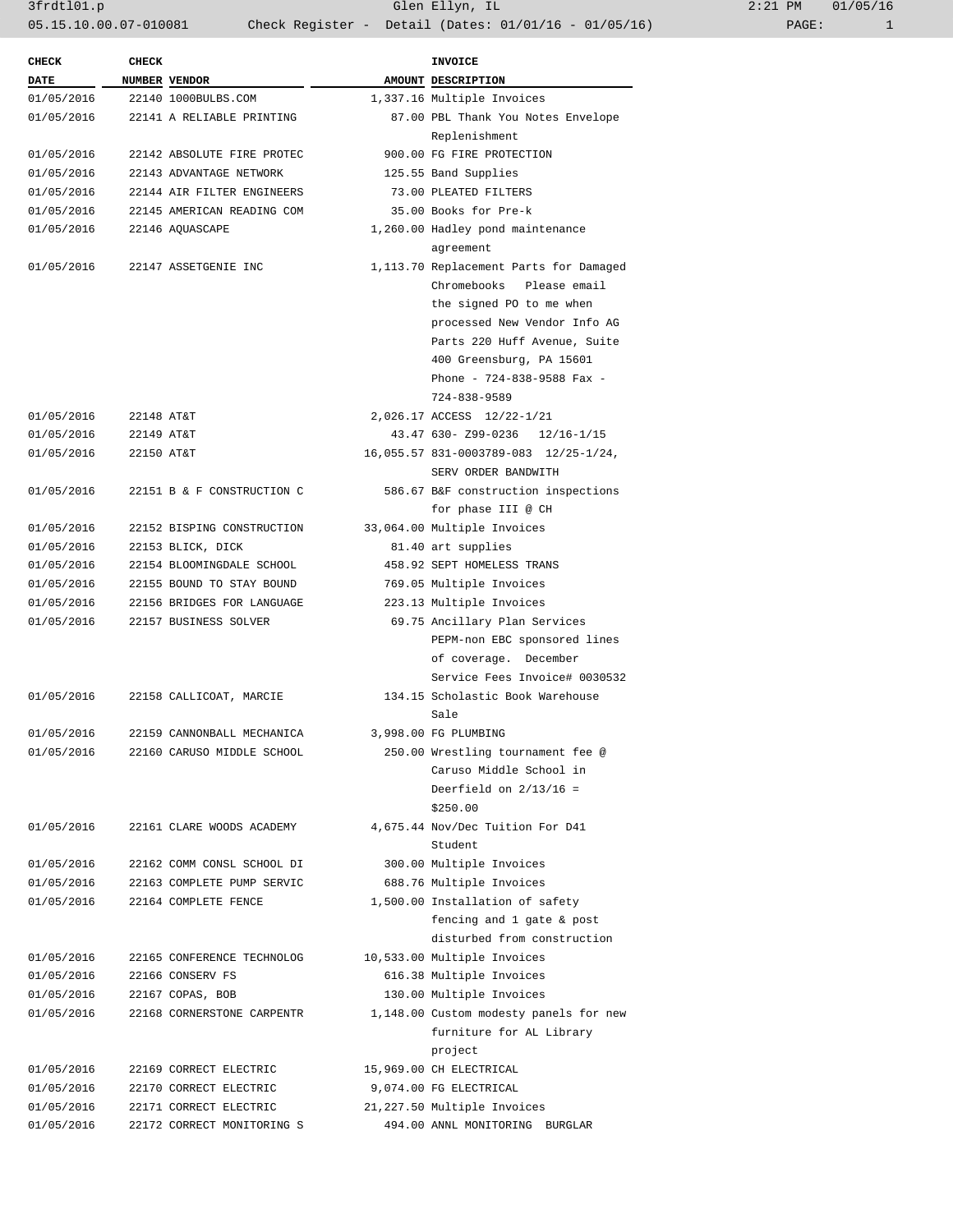3frdtl01.p Glen Ellyn, IL 2:21 PM 01/05/16 05.15.10.00.07-010081 Check Register - Detail (Dates: 01/01/16 - 01/05/16) PAGE: 2

| <b>CHECK</b>         | <b>CHECK</b> |                            |        | <b>INVOICE</b>                          |
|----------------------|--------------|----------------------------|--------|-----------------------------------------|
| DATE                 |              | NUMBER VENDOR              |        | AMOUNT DESCRIPTION                      |
|                      |              |                            |        | ALARM SYSTEM                            |
| 01/05/2016           |              | 22173 COSGROVE CONSTRUCTIO |        | 965.00 FG PAINTING/COATING              |
| 01/05/2016           |              | 22174 CROWN CENTER, ROBERT |        | 100.00 Adapted Program for Special      |
|                      |              |                            |        | Education Students Suburban             |
|                      |              |                            |        | Outreach Centers for Health             |
|                      |              |                            |        | Education - Robert Crown                |
|                      |              |                            |        | Invoice #2016483                        |
| 01/05/2016           |              | 22175 DAILY HERALD         |        | 38.20 SUBSCRIPTION 12/25-1/20/16        |
| 01/05/2016           |              | 22176 DEGRAF CONCRETE CONS |        | 7,190.00 FG BLDG/SITE CONCRETE          |
| 01/05/2016           |              | 22177 DELEO, MARK          |        | 65.00 B-ball ref 12/17                  |
| 01/05/2016           |              | 22178 DEMCO                |        | 47.47 labels for genrification          |
| 01/05/2016           |              | 22179 DIRECT FITNESS SOLUT |        | 2,650.00 Invoice#7281 Certified         |
|                      |              |                            |        | Pre-Owned AMT                           |
| 01/05/2016           |              | 22180 DIST #15, MARQUARDT  |        | 62,779.89 NOV FOOD SERVICE              |
| 01/05/2016           |              | 22181 DUPAGE FEDERATION ON |        | 65.65 Translating                       |
| 01/05/2016           |              | 22182 EASTER SEALS METROPO |        | 6,314.40 November Tuition for D41       |
|                      |              |                            |        | Student Invoice #12739                  |
| 01/05/2016           |              | 22183 ELENS & MAICHIN ROOF |        | 7,083.00 FG ROOFING/SHEET METAL         |
| 01/05/2016           |              | 22184 ELIM CHRISTIAN SERVI |        | 11,505.24 November Tuition for two Dist |
|                      |              |                            |        | 41 Students Invoice # 150178            |
| 01/05/2016           |              | 22185 ESCOBAR HERNANDEZ, G |        | 21.59 REIMBURSE MILEAGE                 |
| 01/05/2016           |              | 22186 ESPECIALNEEDS, LLC   |        | 572.95 Changing Table for Special       |
|                      |              |                            |        | Education Students - Early              |
|                      |              |                            |        | Childhood - Forest Glen                 |
|                      |              |                            |        | Please ship to Forest Glen              |
|                      |              |                            |        | School, 561 Elm Street, Glen            |
|                      |              |                            |        | Ellyn, IL<br>60137<br>Call              |
|                      |              |                            |        | Karen Mullenax at                       |
|                      |              |                            |        | 630-534-7351 or Chris Monahan           |
|                      |              |                            |        | 630-534-7232 for shipping               |
|                      |              |                            |        | quote & instructions                    |
| 01/05/2016           |              | 22187 EVEREST SNOW MANAGEM |        | 5,443.00 Multiple Invoices              |
| 01/05/2016           |              | 22188 FGM ARCHITECTS-ENGIN |        | 5,437.50 2015 CH 4 CLASSROOM ADDTN      |
|                      |              |                            |        | $11/1 - 11/30$                          |
| 01/05/2016           |              | 22189 FIRM SYSTEMS         |        | 230.00 Invoice #1020073-IN              |
|                      |              |                            |        | Fingerprinting for                      |
|                      |              |                            |        |                                         |
|                      |              |                            |        |                                         |
| 01/05/2016           |              | 22190 FOUR POINT 0         |        | 3,727.00 New shades for administration  |
|                      |              |                            |        | offices                                 |
| 01/05/2016 22191 FQC |              |                            |        | 12,804.00 CH CONSTRUCTION MANAGEMENT    |
| 01/05/2016           |              | 22192 FREDERICK, LANCE     | 165.60 |                                         |
|                      |              |                            |        |                                         |
|                      |              |                            |        |                                         |
| 01/05/2016           |              | 22193 GIANT STEPS          |        | 11,807.74 January Tuition for two       |
|                      |              |                            |        | District 41 Students Invoice            |
|                      |              |                            |        | #041-0116E                              |
| 01/05/2016           |              | 22194 GLENBARD ELECTRIC SU |        | 58.32 FUSES                             |
| 01/05/2016           |              | 22195 GRAYBAR ELECTRIC CO  |        | 1,629.42 Multiple Invoices              |
| 01/05/2016           |              | 22196 GREAT LAKES ELEVATOR |        | 475.00 BF ELEVATOR SERV CALL            |
| 01/05/2016           |              | 22197 GUST, CAROLYN        |        | 13.87 Mileage                           |
| 01/05/2016           |              | 22198 H-O-H CHEMICALS INC  |        | 2,030.72 Water treatments for all       |
|                      |              |                            |        | boilers $B-602$ & $CS-38$               |
| 01/05/2016           |              | 22199 HOUSE OF GRAPHICS    |        | 2,220.00 Invoice 1511077 Newsletter     |
|                      |              |                            |        | and Mailing                             |
|                      |              |                            |        |                                         |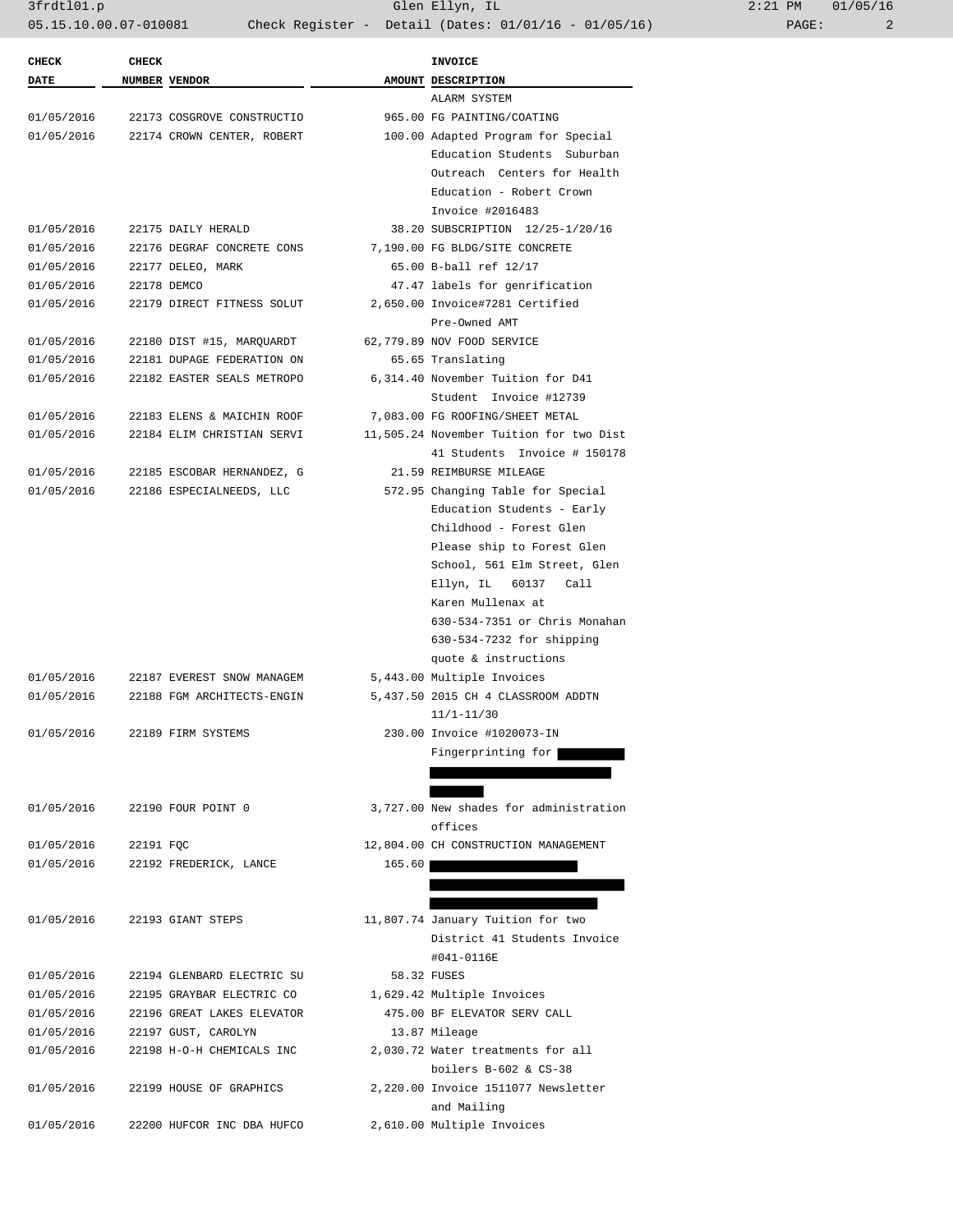3frdtl01.p Glen Ellyn, IL 2:21 PM 01/05/16 05.15.10.00.07-010081 Check Register - Detail (Dates: 01/01/16 - 01/05/16) PAGE: 3

| <b>CHECK</b> | <b>CHECK</b> |                            | <b>INVOICE</b>                        |
|--------------|--------------|----------------------------|---------------------------------------|
| <b>DATE</b>  |              | NUMBER VENDOR              | AMOUNT DESCRIPTION                    |
| 01/05/2016   |              | 22201 HUMANEX VENTURES     | 350.00 Invoice# 4428E - SB            |
|              |              |                            | presentation                          |
| 01/05/2016   |              | 22202 IGSMA KIMBERLY A.    | 811.25 Registration for District      |
|              |              |                            | Music Contest                         |
| 01/05/2016   |              | 22203 ILLINOIS PRINCIPALS  | 50.00 Katie Purse/10-14-15 Onsite     |
|              |              |                            | Workshop                              |
| 01/05/2016   |              | 22204 INNOVATIVE LEARNING  | 103.00 Supplies/Curriculum materials  |
|              |              |                            | for Resource @ FG                     |
| 01/05/2016   |              | 22205 INTERNATIONAL PLASTI | 168.21 12/7/2015 School Lietracy      |
|              |              |                            | supplies                              |
| 01/05/2016   |              | 22206 IWANSKI MASONRY INC  | 18,008.00 FG MASONRY                  |
| 01/05/2016   |              | 22207 JC HARRIS & SONS INC | 7,330.00 FG CARPENTRY/DRYWALL/MISC    |
|              |              |                            | SPECIALT                              |
| 01/05/2016   |              | 22208 JUNIOR LIBRARY GUILD | 117.30 book purchase                  |
| 01/05/2016   |              | 22209 JUST RITE ACOUSTICS  | 5,763.00 FG ACOUSTICAL CEILING        |
| 01/05/2016   |              | 22210 K & K IRON WORKS LLC | 9,968.00 FG STRUCTURAL/MISC STEEL     |
| 01/05/2016   |              | 22211 KAGAN & GAINES INC   | 172.96 Multiple Invoices              |
| 01/05/2016   |              | 22212 KRANZ                | 202.64 TOWELS                         |
| 01/05/2016   |              | 22213 LA FORCE             | 2,901.00 FG H.MTL/WD DOORS/F HARDWARE |
| 01/05/2016   |              | 22214 LAZZARA, DEBORAH     | 15.50 12/9/2015<br>Lazzara            |
|              |              |                            | reimbursement classroom               |
|              |              |                            | supplies                              |
| 01/05/2016   |              | 22215 LOWERY MCDONNELL     | 100,842.85 Multiple Invoices          |
| 01/05/2016   |              | 22216 LUKANCIC MIDDLE SCHO | 250.00 Wrestling tournament fee @     |
|              |              |                            | Lukancic Middle School on 2/5         |
|              |              |                            | and $2/6/16 = $250.00$                |
| 01/05/2016   |              | 22217 MACGILL & CO, WM V   | 187.00 Multiple Invoices              |
| 01/05/2016   |              | 22218 MACNEAL SCHOOL       | 6,300.13 Multiple Invoices            |
| 01/05/2016   |              | 22219 MATTHEWS, KATELYN    | 22.01 Reimbursement to Katelyn        |
|              |              |                            | Matthews (Hadley Staff)               |
| 01/05/2016   |              | 22221 MAXIM HEALTHCARE SER | 5,321.00 Multiple Invoices            |
| 01/05/2016   |              | 22222 MCHENRY GLASS & MIRR | 9,310.00 Multiple Invoices            |
| 01/05/2016   |              | 22223 MENARDS              | 146.98 ASST SUPP                      |
| 01/05/2016   |              | 22224 METRO PROFESSIONAL P | 4,562.56 Multiple Invoices            |
| 01/05/2016   |              | 22225 MIDAMERICAN ENERGY   | 31,417.40 Multiple Invoices           |
| 01/05/2016   |              | 22226 MOVIE LICENSING USA  | 2,017.00 Annual Renewal for Public    |
|              |              |                            | Performance Movie License             |
| 01/05/2016   |              | 22227 NORTHERN ILLINOIS GA | 304.70 Multiple Invoices              |
| 01/05/2016   |              | 22229 OFFICE DEPOT         | 2,382.91 Multiple Invoices            |
| 01/05/2016   |              | 22230 OLIVE GROVE LANDSCAP | 7,808.38 Multiple Invoices            |
| 01/05/2016   |              | 22231 ORKIN LLC            | 1,300.86 Multiple Invoices            |
| 01/05/2016   |              | 22232 PADDOCK ENTERPRISES, | 596.00 AL STAGE REPAIR                |
| 01/05/2016   |              | 22233 PALOS SPORTS INC     | 1,454.45 Multiple Invoices            |
| 01/05/2016   |              | 22234 PARKLAND PREPARATORY | 11,056.08 December Tuition for four   |
|              |              |                            | Dist 41 Students Invoice              |
|              |              |                            | #1334                                 |
| 01/05/2016   |              | 22235 PATER, JIM           | 65.00 B-ball ref 12/15                |
| 01/05/2016   | 22236 PCM    |                            | 7,190.00 Multiple Invoices            |
| 01/05/2016   |              | 22237 PESI INC             | 199.00 Registration for Special       |
|              |              |                            | Education Law in Illinois             |
|              |              |                            | Workshop in Naperville on             |
|              |              |                            | Thursday, Feb 4th, 2016               |
|              |              |                            | Staff Name: Mary Grande               |
|              |              |                            | Position: School Psychologist         |
|              |              |                            | E-Mail mgrande@d41.org                |
| 01/05/2016   |              | 22238 POLENDER, WES        | 65.00 B-ball ref 12/15                |
|              |              |                            |                                       |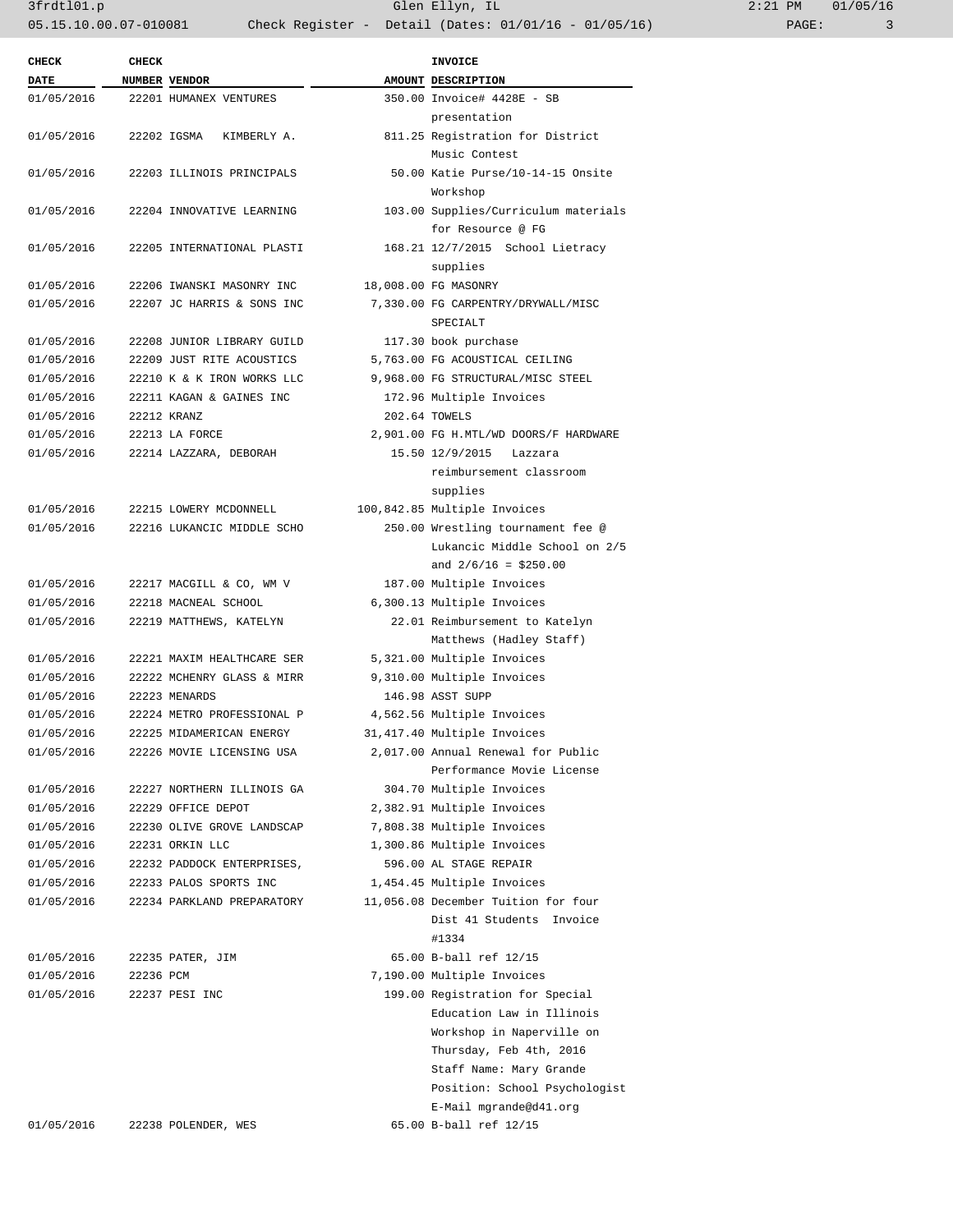3frdtl01.p Glen Ellyn, IL 2:21 PM 01/05/16 05.15.10.00.07-010081 Check Register - Detail (Dates: 01/01/16 - 01/05/16) PAGE: 4

| <b>DATE</b> | <b>CHECK</b> | NUMBER VENDOR              | <b>INVOICE</b><br>AMOUNT DESCRIPTION   |
|-------------|--------------|----------------------------|----------------------------------------|
| 01/05/2016  |              | 22239 PROVIDASTAFF LLC     | 420.00 EDU Healthcare DOS 11/30/15     |
|             |              |                            | Invoice #8279                          |
| 01/05/2016  |              | 22240 PYRAMID EDUCATIONAL  | 149.60 Supplies for EC Structured      |
|             |              |                            | Class at Forest Glen Special           |
|             |              |                            | Education                              |
| 01/05/2016  |              | 22242 QUINLAN & FABISH MUS | 1,144.10 Multiple Invoices             |
| 01/05/2016  |              | 22243 READYREFRESH BY NEST | 306.05 Multiple Invoices               |
| 01/05/2016  |              | 22244 REALLY GOOD STUFF IN | 151.04 Multiple Invoices               |
| 01/05/2016  |              | 22245 ROSCOE CO            | 321.91 Multiple Invoices               |
| 01/05/2016  |              | 22246 ROTARY CLUB OF GLEN  | 147.00 Invoice# 6368 - Dues & Meals    |
| 01/05/2016  |              | 22247 SCHOOL HEALTH        | 92.84 health office supplies           |
| 01/05/2016  |              | 22249 SCHOOL SPECIALTY     | 1,830.69 Multiple Invoices             |
| 01/05/2016  |              | 22250 SEAL OF ILLINOIS     | 3,682.26 November Tuition for D41      |
|             |              |                            | Student Invoice # 5641                 |
|             |              |                            |                                        |
| 01/05/2016  |              | 22251 SEPTRAN INC          | 2,430.37 Transportation for D41        |
|             |              |                            | Student at Easter Seals                |
|             |              |                            | Invoice #50-123                        |
| 01/05/2016  |              | 22252 SHADEOLOGY LLC       | 2,564.00 Multiple Invoices             |
| 01/05/2016  |              | 22253 SOARING EAGLE ACADEM | 15,756.67 Multiple Invoices            |
| 01/05/2016  |              | 22254 SOUND INC            | 1,096.00 HD SERV CALL                  |
| 01/05/2016  |              | 22255 SOUTH SIDE CONTROL S | 164.76 REPAIR PARTS                    |
| 01/05/2016  |              | 22256 TEICHMILLER, ANDREA  | 46.35 REIMBURSEMENT-MILEAGE            |
| 01/05/2016  |              | 22257 TERRACON             | 2,920.00 Testing services for new      |
|             |              |                            | construction at Churchill              |
| 01/05/2016  |              | 22258 THINKING MOVES       | 78.40 12/3/2015 Title 1 Extended       |
|             |              |                            | Day Kdg Classroom supplies             |
| 01/05/2016  |              | 22259 TIGERDIRECT.COM      | 2,035.77 Multiple Invoices             |
| 01/05/2016  |              | 22260 TIMPONE, ALISSA      | 9.75 Reimbursement for previously      |
|             |              |                            | lost library material.                 |
| 01/05/2016  |              | 22261 TSI COMMERCIAL FLOOR | 2,194.00 FG RESILIENT/CARPETING        |
| 01/05/2016  |              | 22262 UNISOURCE WORLDWIDE  | 4,806.00 Multiple Invoices             |
| 01/05/2016  |              | 22263 UNITED ANALYTICAL SE | 4,067.50 Multiple Invoices             |
| 01/05/2016  |              | 22264 UNITED RADIO COMMUNI | 1,840.00 2-way radio firmware updates  |
|             |              |                            | for all repeaters within the           |
|             |              |                            | district. Replacement of               |
|             |              |                            | battery back-ups, digital              |
|             |              |                            | portable radio updates.                |
| 01/05/2016  |              | 22265 UNITED STATES POSTAL | 225.00 Standard mail permit type PI,   |
|             |              |                            | Permit No. 139                         |
| 01/05/2016  |              | 22266 UNITED STATES TREASU | 2.28 Amount Owed to IRS for 3rd        |
|             |              |                            | Quarter 2014 Taxes                     |
| 01/05/2016  |              | 22267 VANGUARD ENERGY SERV | 8,004.03 GAS 11/01-11/30/15            |
| 01/05/2016  |              | 22268 VARIDESK LLC         | 435.00 Invoice #I-N-17036              |
| 01/05/2016  |              | 22269 VILLAGE OF GLEN ELLY | 5,732.82 Multiple Invoices             |
| 01/05/2016  |              | 22270 VORTEX COMMERCIAL FL | 8,800.00 21st Century carpeting        |
|             |              |                            | installation in classrooms at          |
|             |              |                            | BF, AL                                 |
| 01/05/2016  |              | 22271 WASTE MANAGEMENT WES | 3,275.19 JAN DISP                      |
| 01/05/2016  |              | 22272 WEILAND, JANET       | 175.00 Reimbursement for 2015          |
|             |              |                            | Midwest Clinic Annual                  |
|             |              |                            | Conference Registration                |
|             |              |                            | -Confirmation #447353                  |
| 01/05/2016  |              | 22273 WEST MUSIC CO        | 20.00 Learning through music Vol. 2    |
|             |              |                            | Item # 803838 Purple cover-            |
|             |              |                            | \$20.00                                |
|             |              |                            | 9,000.00 Board approved roofing report |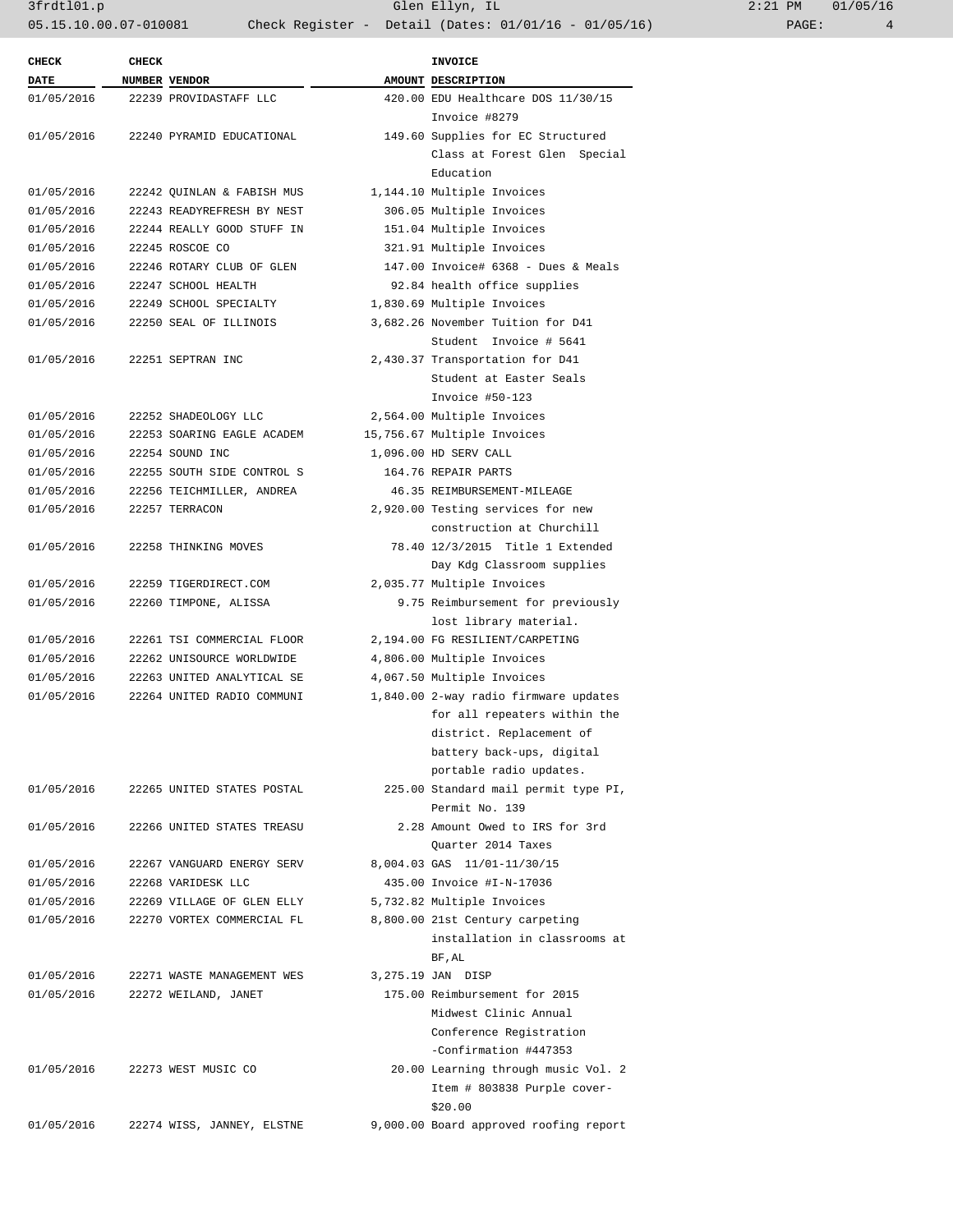| <b>CHECK</b>                  | <b>CHECK</b>         |                     | INVOICE                       |
|-------------------------------|----------------------|---------------------|-------------------------------|
| <b>DATE</b>                   | <b>NUMBER VENDOR</b> |                     | AMOUNT DESCRIPTION            |
|                               |                      |                     | by Wiss, Janney, Elstner      |
|                               |                      |                     | Associates, Inc. for Hadley   |
|                               |                      |                     | Wiss, Janney, Elstner         |
|                               |                      |                     | Associates, Inc 330 Pfingsten |
|                               |                      |                     | Rd Northbrook, IL 60062       |
|                               |                      |                     | 847-272-7400 847-291-9599 fx  |
| 01/05/2016                    |                      | 22275 WRONA, ROBERT | 65.00 B-ball ref 12/8         |
| 01/04/2016 201500353 T H I S  |                      |                     | 5,670.25 THIS FUND JAN        |
| 01/05/2016 201500354 REV TRAK |                      |                     | 1,050.56 REV TRACK DECEMBER   |
|                               |                      |                     |                               |

Totals for checks 606,568.69